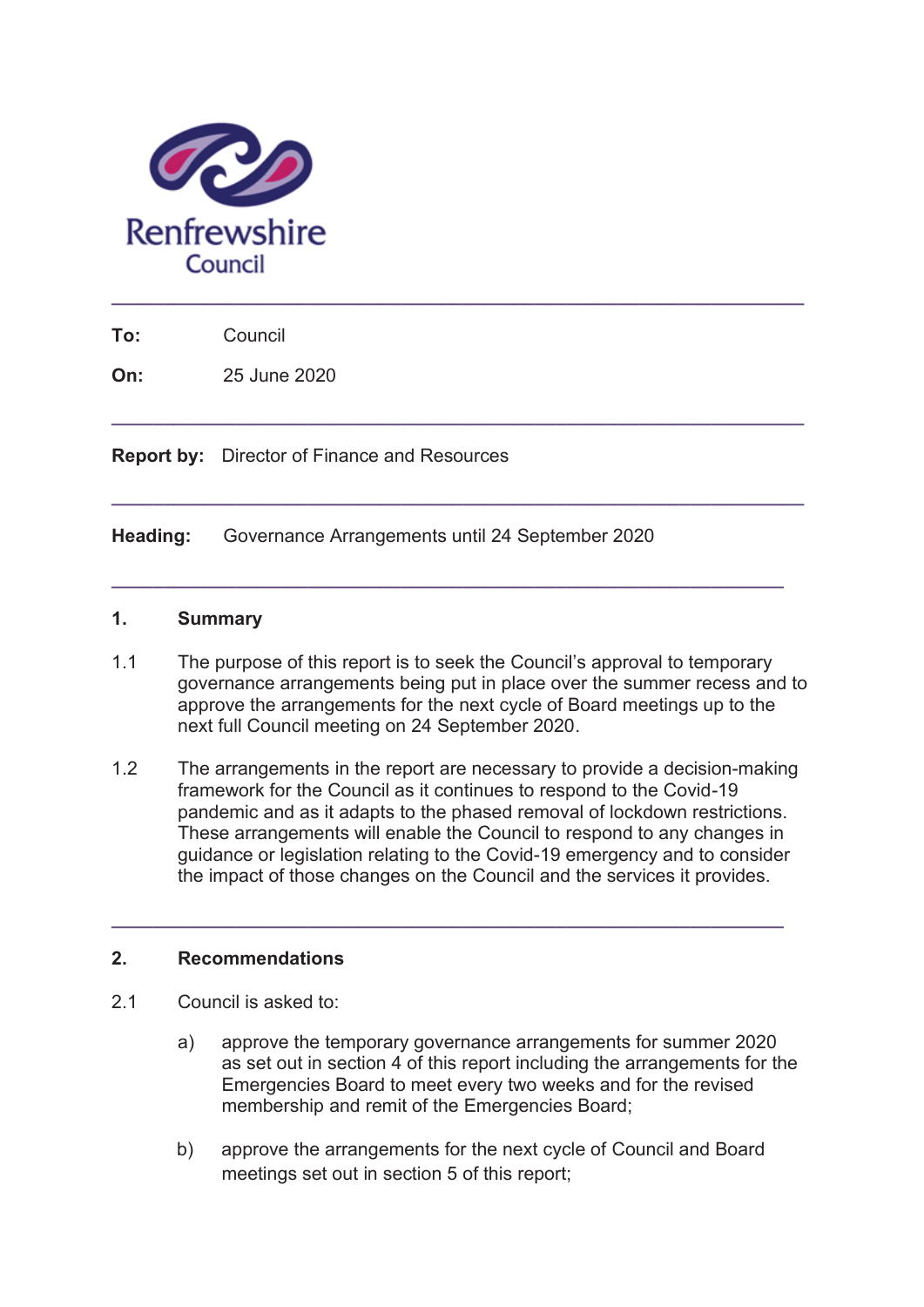- c) note that the arrangements for subsequent Board cycles will be the subject of a report to Council on 24 September 2020:
- d) agree that for the purposes of Section 35 of the Local Government (Scotland) Act 1973, where an elected member has been unable to attend a meeting of a Council or Board because it has been cancelled or attendance has been reduced due to the Council's response to the Covid-19 emergency, that will be regarded as an approved reason for not attending by the Council.

## **3. Background**

3.1 The Council has put in place emergency governance arrangements to enable oversight of the Council's functions and services during the Covid-19 emergency, in circumstances where it was not possible for meetings of the Council's Boards to take place safely in Renfrewshire House.

**\_\_\_\_\_\_\_\_\_\_\_\_\_\_\_\_\_\_\_\_\_\_\_\_\_\_\_\_\_\_\_\_\_\_\_\_\_\_\_\_\_\_\_\_\_\_\_\_\_\_\_\_\_\_\_\_\_\_\_\_\_\_\_\_\_** 

- 3.2 These emergency arrangements that have been in place since 20 March 2020, included weekly meetings of the Emergencies Board, held remotely by Skype, extended emergency delegations to the chief executive and the cancellation of all Council and Board meetings up to 24 June 2020.
- 3.3 The emergency arrangements were put in place at a time when it was not possible to know the full impact of the virus and it was not known when it would be possible for Board meetings to recommence. However, to enable the position to be reviewed the Council meeting on 25 June 2020 was not cancelled.
- 3.4 Subsequently, it was agreed at the Emergencies Board on 29 May 2020 that the meeting today should go ahead and that a report would be brought to the meeting to outline proposals for governance arrangements over the summer recess and for the next cycle of meetings up to the Council meeting on 24 September 2020.

**\_\_\_\_\_\_\_\_\_\_\_\_\_\_\_\_\_\_\_\_\_\_\_\_\_\_\_\_\_\_\_\_\_\_\_\_\_\_\_\_\_\_\_\_\_\_\_\_\_\_\_\_\_\_\_\_\_\_\_\_\_\_\_\_\_** 

# **4. Arrangements for Summer 2020**

- 4.1 In normal circumstances, after the Council meeting in June, the Council would go into recess with no meetings taking place until the first Board meetings in the August/September cycle of meetings.
- 4.2 However, for this year, due to the ongoing Covid-19 pandemic and its implications for Renfrewshire, it is proposed that the Emergencies Board continues to meet during the recess. The proposal is that the meetings will be held fortnightly with the next meeting on Friday, 3 July 2020 at 3pm. The meetings will be held remotely.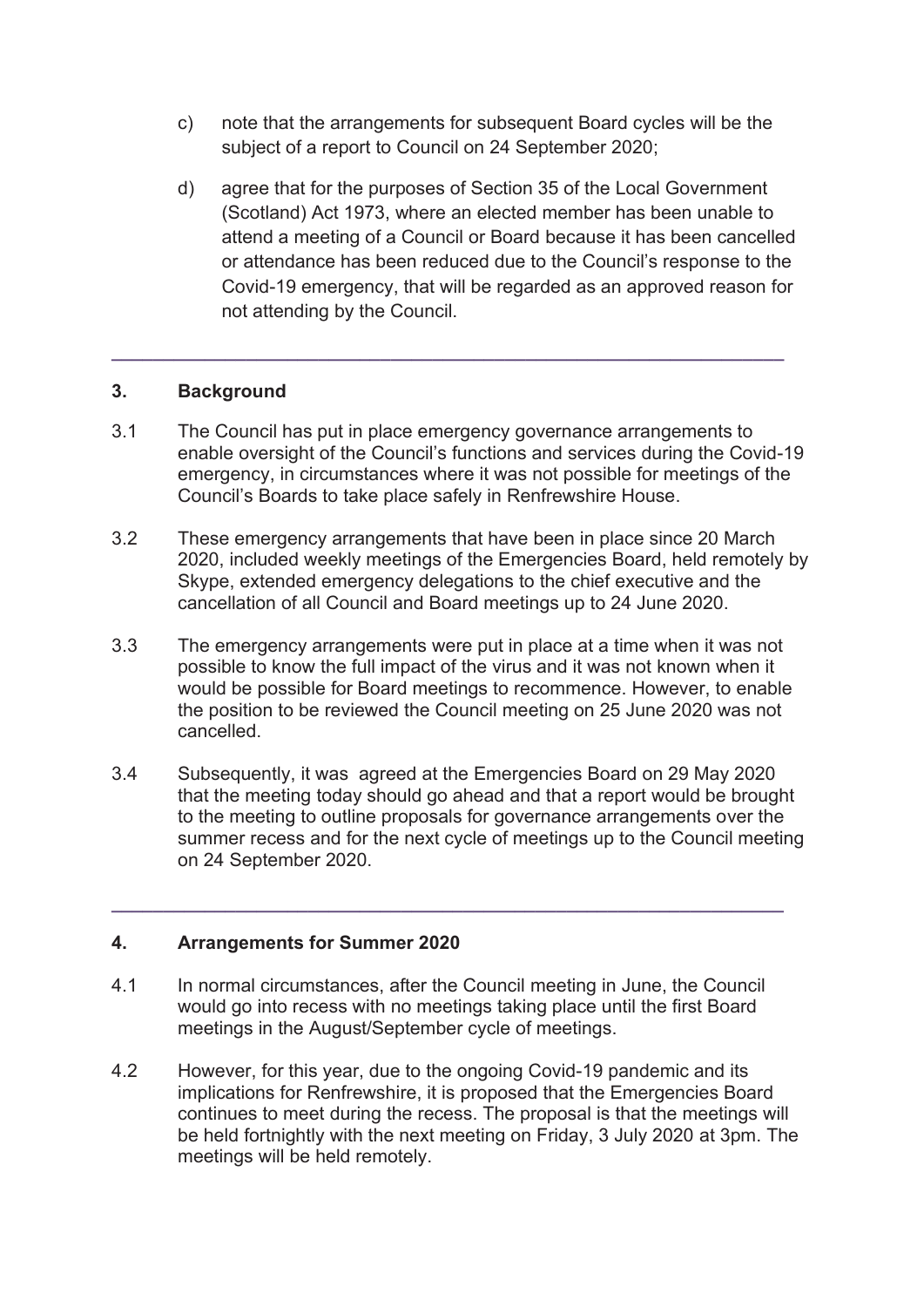- 4.3 It is also proposed that as a temporary measure the membership of the Emergencies Board is expanded to 15 members with the membership comprising 8 members from the SNP Group, 3 members from the Labour Group, 2 members from the Conservative Group, 1 member for the Independent Group and the Liberal Democratic member. The Board will continue to be chaired by Cllr McGurk. The Group Leaders are asked to confirm their representatives on the Board to the Head of Corporate Governance by 5pm on 1 July 2020.
- 4.4 In addition, to clarify the continuing role of the Board in anticipation of the return of policy board meetings and the continued delegations to the chief executive it is proposed as a temporary measure to amend the remit of the Board so that it states:

"To oversee the activities of the Council, including the deployment of resources, in the event of any emergency, such as may be defined by the Chief Executive. During the emergency, the Board will take decisions on any matter which involves a significant change to Council policy which due to urgency cannot wait until the next meeting of the relevant Policy Board or Council and which do not fall within delegations given to any officer."

- 4.5 The existing emergency delegations to the chief executive will continue until the commencement of the next Board cycle on 19 August 2020. This will complement the delegation which the chief executive has during the summer recess each year to deal with any operational matter.
- 4.6 The temporary measures put in place for the Emergencies Board as outlined above, will be reviewed at the Council meeting on 24 September 2020.

**\_\_\_\_\_\_\_\_\_\_\_\_\_\_\_\_\_\_\_\_\_\_\_\_\_\_\_\_\_\_\_\_\_\_\_\_\_\_\_\_\_\_\_\_\_\_\_\_\_\_\_\_\_\_\_\_\_\_\_\_\_\_\_\_\_** 

### **5. Arrangements for the August/September Cycle of Meetings**

- 5.1 The dates for meetings of the Council and Boards from August 2020 to June 2021 were approved by Council on 26 September 2019. Those dates, including those during the August and September Board cycle, have remained in place as scheduled and are listed in the appendix to this report.
- 5.2 The Council therefore needs to consider whether, in light of government guidance and legislation to tackle the Covid-19 pandemic currently in force, the next cycle of meetings should take place, and if so, what format those meetings should take.
- 5.3 It is proposed that the planned meetings in August and September do take place and that the meetings take place remotely using video or audio links. The reason for the meetings taking place in this way is that although there is no specific guidance relating to formal meetings of bodies such as local authorities, there is government guidance that advises against indoor gatherings of people not from the same household.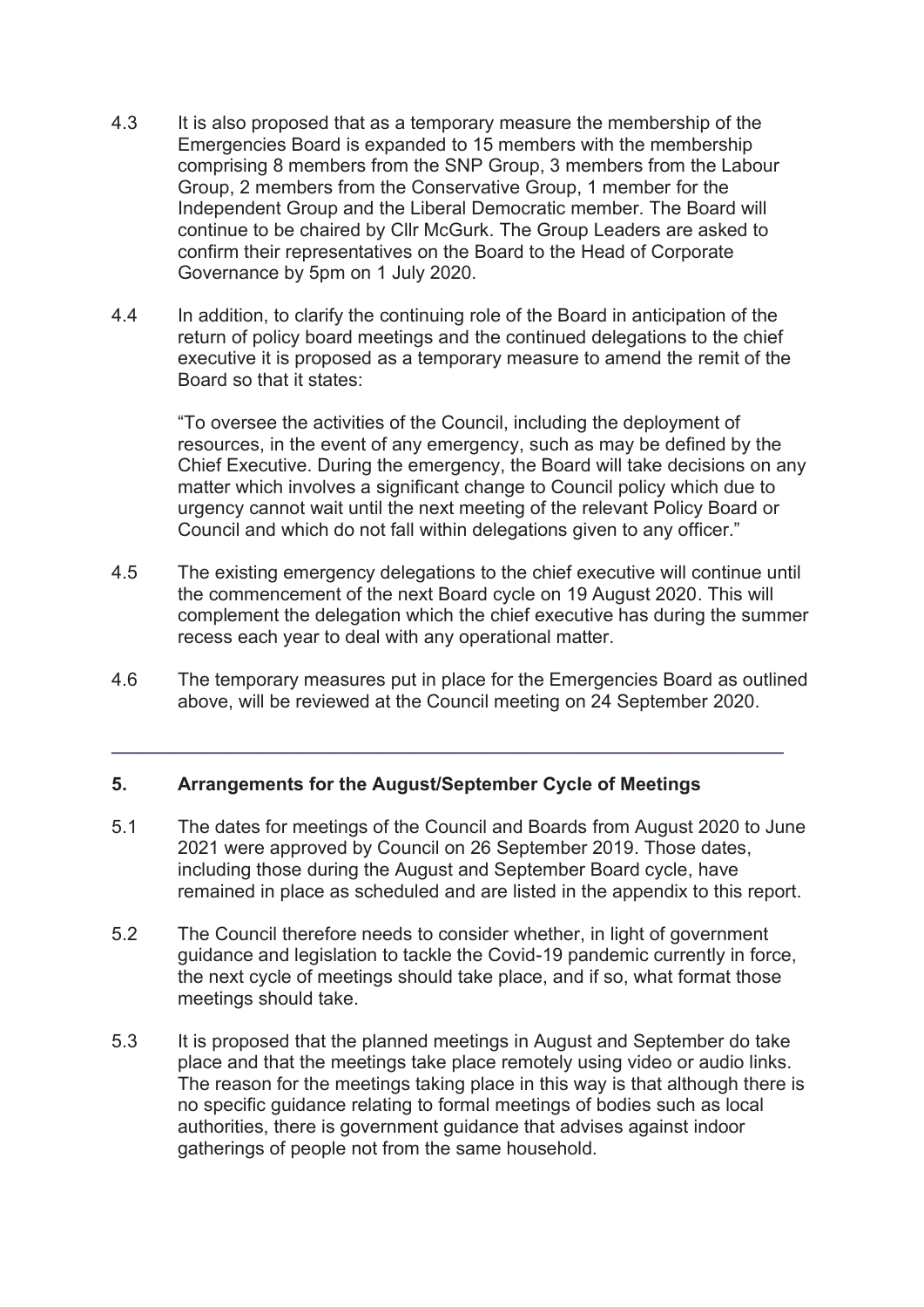Therefore, until the position is clarified, it is not possible to hold meetings in the Council Chamber or any of the committee rooms in Renfrewshire House or any other indoor venue.

- 5.4 It is recognised that for the meetings to take place effectively, all members of the Boards will require to have the necessary equipment to enable them to take part. Relevant training and technical support will also be made available for elected members.
- 5.5 It is also recognised that holding meetings in this way means that the public are excluded from the meetings and cannot watch proceedings as they occur. To partly address this issue, it is proposed that the meetings will be recorded and broadcast as soon as possible after the meeting has finished. Officers will also continue to investigate ways of enabling public attendance at meetings held by video/audio link and at the potential for streaming each meeting as it happens.
- 5.6 Due to the re-convening of the Policy Boards, there will be no need for the emergency delegations given to the chief executive on 20 March to continue after 18 August 2020.However, although the Policy Boards will begin to meet again from August, the governance of the Council still needs to be sufficiently flexible to respond to the rapidly changing situation during the pandemic. Accordingly, it is proposed that the Emergencies Board will continue to meet fortnightly to deal with any matters that require urgent decisions to be taken until the Council meeting on 24 September 2020.
- 5.7 Although it is not possible to predict how long the current emergency will last, it is hoped that guidance may change as the relaxation of lockdown restrictions continues through the phases of the route-map issued by the Scottish Government. Therefore, the arrangements for future Council and Board meetings will continue to be reviewed and will be the subject of a report to Council on 24 September 2020.

**\_\_\_\_\_\_\_\_\_\_\_\_\_\_\_\_\_\_\_\_\_\_\_\_\_\_\_\_\_\_\_\_\_\_\_\_\_\_\_\_\_\_\_\_\_\_\_\_\_\_\_\_\_\_\_\_\_\_\_\_\_\_\_\_\_** 

### **6. Attendance at Meetings**

6.1 Section 35 of the Local Government (Scotland) Act 1973 provides that if a member of a local authority fails throughout a period of six consecutive months to attend any meeting of the authority, they shall, unless the failure was approved by the authority, cease to be a member of the authority. It is proposed that for the purposes of section 35, where an elected member has been unable to attend any meeting of the Council or a Board because it has been cancelled or attendance has been reduced due to the Council's response to the Covid-19 emergency, that will be regarded as an approved reason by the Council.

**\_\_\_\_\_\_\_\_\_\_\_\_\_\_\_\_\_\_\_\_\_\_\_\_\_\_\_\_\_\_\_\_\_\_\_\_\_\_\_\_\_\_\_\_\_\_\_\_\_\_\_\_\_\_\_\_\_\_\_\_\_\_\_\_\_\_\_**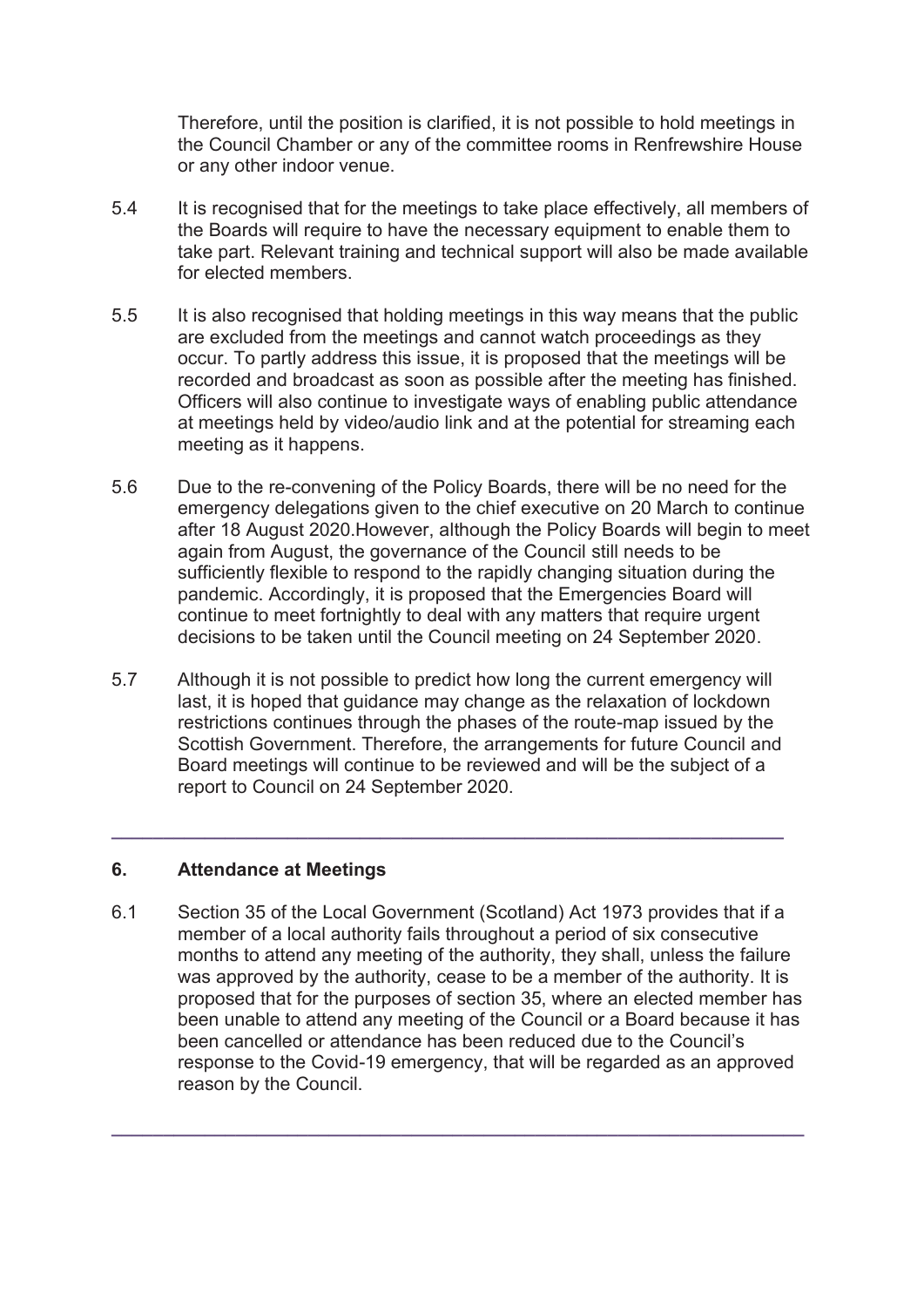### **Implications of the Report**

- 1. **Financial**  None
- 2. **HR & Organisational Development**  None
- 3. **Community/Council Planning –** None
- 4. **Legal**  As detailed in the report.
- 5. **Property/Assets**  None
- 6. **Information Technology**  None
- 7. **Equality & Human Rights** The recommendations contained within this report have been assessed in relation to their impact on equalities and human rights. No negative impacts on equality groups or potential for infringement of individuals' human rights have been identified arising from the recommendations contained in the report because it is for noting only. If required following implementation, the actual impact of the recommendations and the mitigating actions will be reviewed and monitored, and the results of the assessment will be published on the Council's website.
- 8. **Health & Safety**  The proposals in the report recognise that it is not currently possible for formal council and board meetings to take place safely in Renfrewshire House.
- 9. **Risk None**
- 10. **Privacy Impact**  None
- 11. **Cosla Policy Position**  None
- 12. **Climate Risk** None

### **List of Background Papers –**

- **1)** Minute of the meeting of the Emergencies Board on 20 March 2020.
- **2)** Report to the Emergencies Board on 29 May 2020 headed "Arrangements for the Council meeting on 25 June 2020.

**\_\_\_\_\_\_\_\_\_\_\_\_\_\_\_\_\_\_\_\_\_\_\_\_\_\_\_\_\_\_\_\_\_\_\_\_\_\_\_\_\_\_\_\_\_\_\_\_\_\_\_\_\_\_\_\_\_\_\_\_\_\_\_\_\_\_\_** 

**\_\_\_\_\_\_\_\_\_\_\_\_\_\_\_\_\_\_\_\_\_\_\_\_\_\_\_\_\_\_\_\_\_\_\_\_\_\_\_\_\_\_\_\_\_\_\_\_\_\_\_\_\_\_\_\_\_\_\_\_\_\_\_\_\_\_\_** 

**Author**: Ken Graham, Head of Corporate Governance.